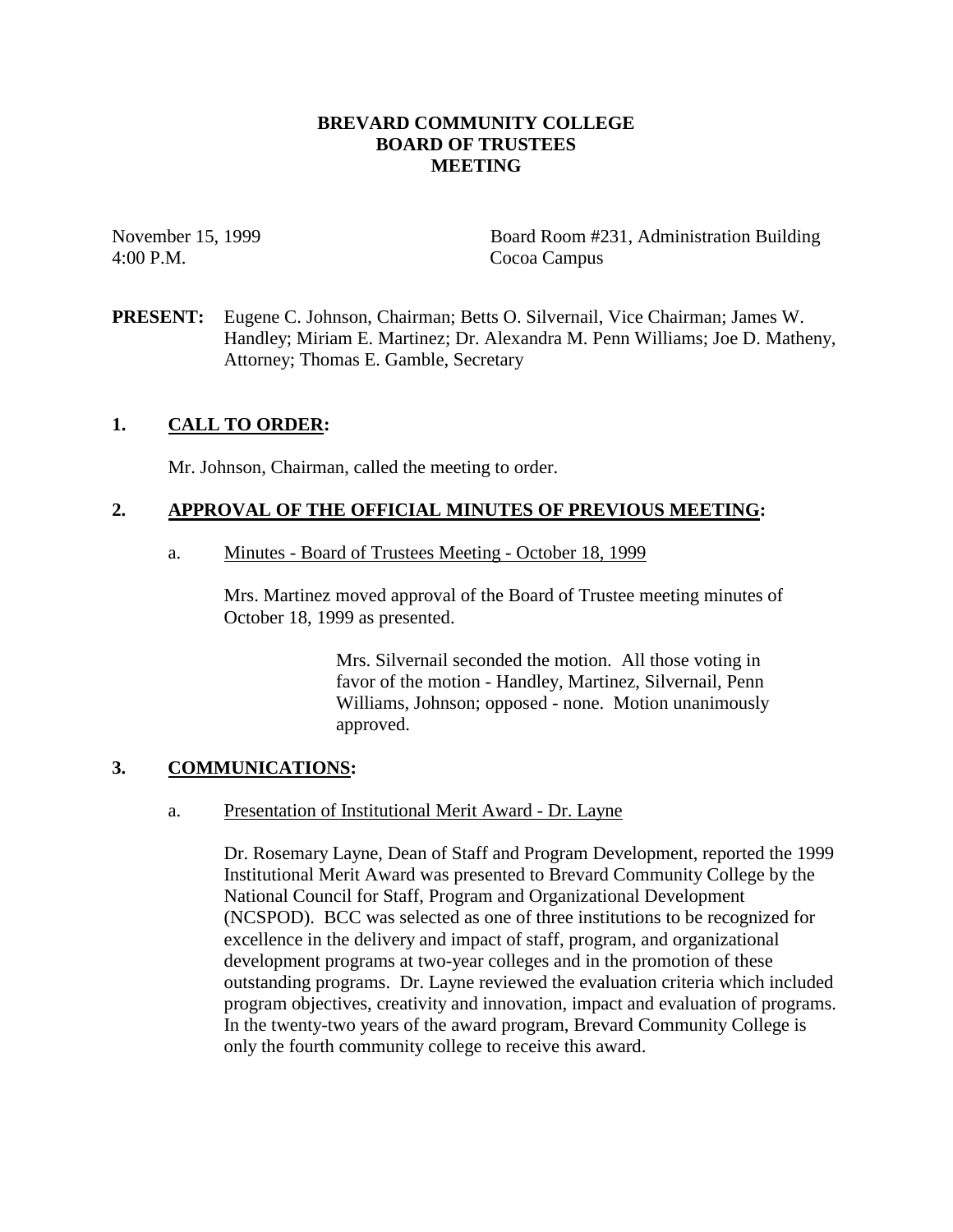Board of Trustees Meeting November 15, 1999 Page -2-

#### b. Report on Allied Health Area - Dr. Smith/Mr. Moore/Ms. Cameron (Addendum)

Dr. Joe Lee Smith, Cocoa Campus President, reported the allied health care programs at BCC began approximately thirty years ago when the college began to offer health occupation courses. There was a need in Brevard County for additional health care programs and in 1977 the Board of Trustees approved expanding the college's Cocoa Campus facilities to include the current Allied Health Care building to house seven programs. Now, in 1999, the division has eighteen health occupation programs, including the department of physical education. Thirty-three of the 104 Cocoa Campus full-time instructors are housed within the Allied Health Division. Dr. Smith reported the tremendous growth has led to the necessity of a reorganization of the Allied Health Division administrative structure and now, in addition to the Dean of the Allied Health Division, there is an Associate Dean of Allied Health to oversee the day-to-day operation. The Dean of Allied Health, Mr. John Moore, works with grant funding and healthcare community networking.

Dr. Smith introduced Ms. Cindy Cameron, Associate Dean of Allied Health, who provided a brief overview of the current status of the Allied Health Division structure and programs. Currently, there are 700 graduates of allied health programs annually and at any given time there are approximately 1,012 - 1,200 students enrolled in allied health programs. Ms. Cameron reviewed the programs offered by the Allied Health Division and reported many of the programs over the past several years score continuously above the state national average on the licensure and certification examinations. Currently, all programs are being closely reviewed to ensure that programs are meeting the current health care community needs. Current offerings of programs are being expanded to other campuses based on the student demand and the demand of health care agencies.

Mr. John Moore, Dean of Allied Health, reported on the Allied Health Care Enhancement Challenge Grant which is a 60/40 match. The college has been able to upgrade some of the technological equipment and programs with funds from this grant. Mr. Moore reported the college received a grant for the Human Patient Simulator and a Human Patient Simulator International Symposium is scheduled for March 23-24, 2000, in Cape Canaveral. The central theme of the symposium is to address the educational and community-based health care provider needs to prevent unnecessary medical conditions due to ineffective field and clinical practices. Mr. Gilfilen reported the state and matching grants in the allied health area are approaching approximately \$1 million total since the inception. Mr. Moore discussed the process of entering the Allied Health and nursing program.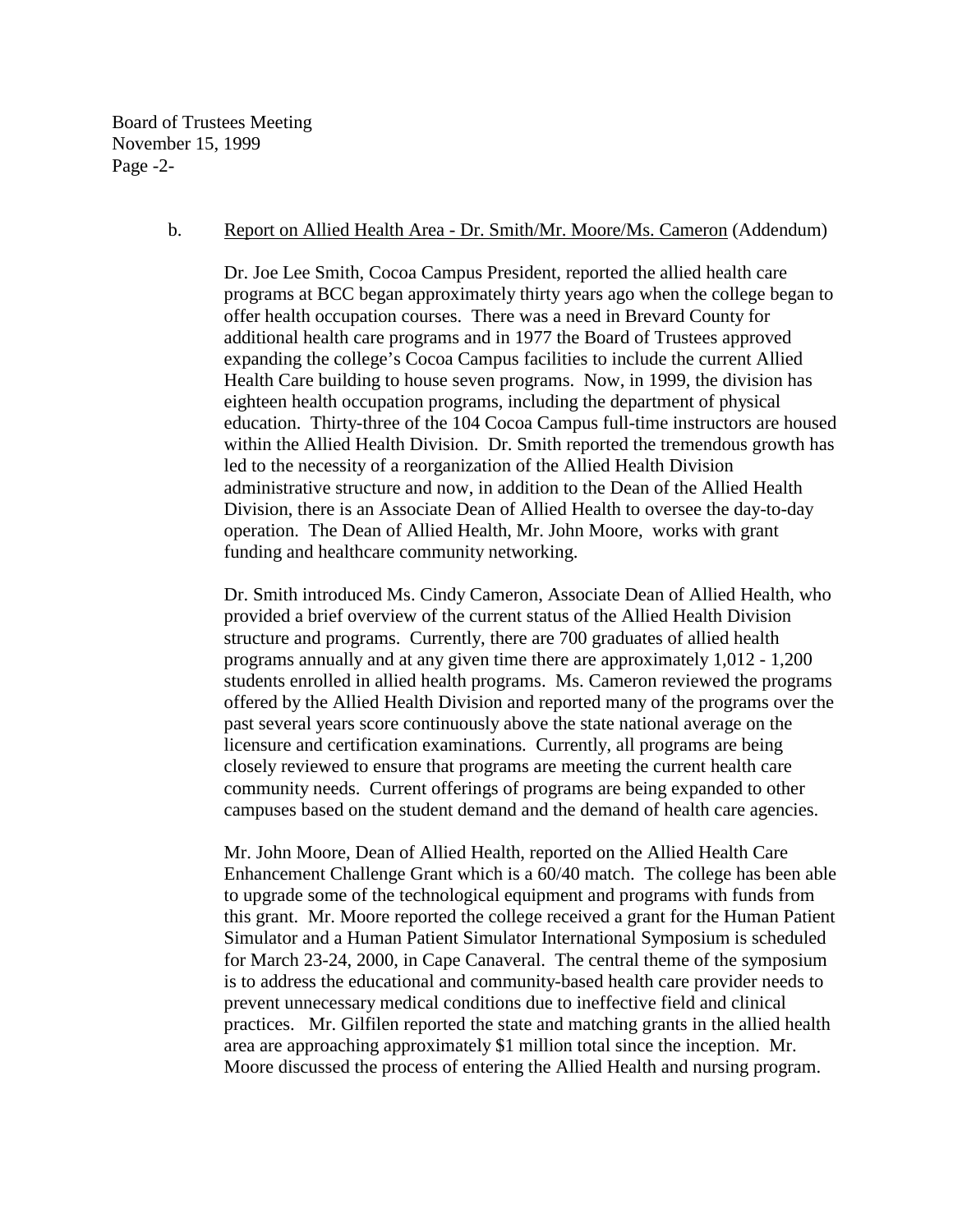Board of Trustees Meeting November 15, 1999 Page -3-

> If an applicant is not accepted into the nursing program initially, they can begin taking general study courses at BCC and can then reapply the next year. The State Board of Nursing restricts the number of nursing students BCC can have in the programs based on specific criteria. Mr. Moore reported Wuesthoff Hospital recently asked about trying to get additional seats in the nursing program and after the process was completed, six new seats were awarded to BCC's program.

#### c. Institutional Accountability Progress Report - Ms. Bilsky (Addendum)

Ms. Judy Bilsky, Vice President for Educational Services, presented the Institutional Accountability Progress Report for 1998-1999. In 1991, the Florida legislature passed bill 240.324, which called for community colleges to develop and implement an institutional accountability plan. The college developed a plan for 1995-96 which included five-year goals for all state mandated outcome measures, as well as goals for locally developed measures. Ms. Bilsky reviewed BCC's goals and related them to where BCC stands at the present. The report is to be a self-study and measures BCC's success in meeting the goals. Ms. Bilsky reported BCC's enrollment is 42.42% of prior year high school graduates enrolled which is virtually the same as the previous year. Overall, the AA retention increased from 58.70% to 63.01% with a success rate increase from 75.78%- 77.29%. The AS retention rate increased from 50.00% to 51.49% with a success rate increase from 73.58% to 74.26%. Through the efforts of a retention committee, more than 23 retention measures were initiated at the college. Through Title III more than 39 innovative proposals were made for the purpose of improving the college's retention rate. It is hoped that through these efforts that the increase in retention and success will continue on an upward spiral. Dr. Gamble reported in many cases in AS degree programs, students may be hired before earning their degree which is not reflected in the progress report. Ms. Bilsky reported the mean GPA of BCC AA degree transfer students is 2.93 as compared to the state mean of 2.88. BCC transfer students with a GPA of 2.5 or more was at 73.54% compared to a systemwide average of 72.24%. She reviewed additional accountability progress information and answered questions presented by the Board of Trustees.

# **4. CITIZEN'S PRESENTATION:**

## a. Mr. Carl Finerson

Mr. Carl Finerson, a member of the South Brevard National Association for the Advancement of Colored People, spoke on behalf of Mr. Jim Ross who was employed by BCC in the past as Associate Vice President of College Relations.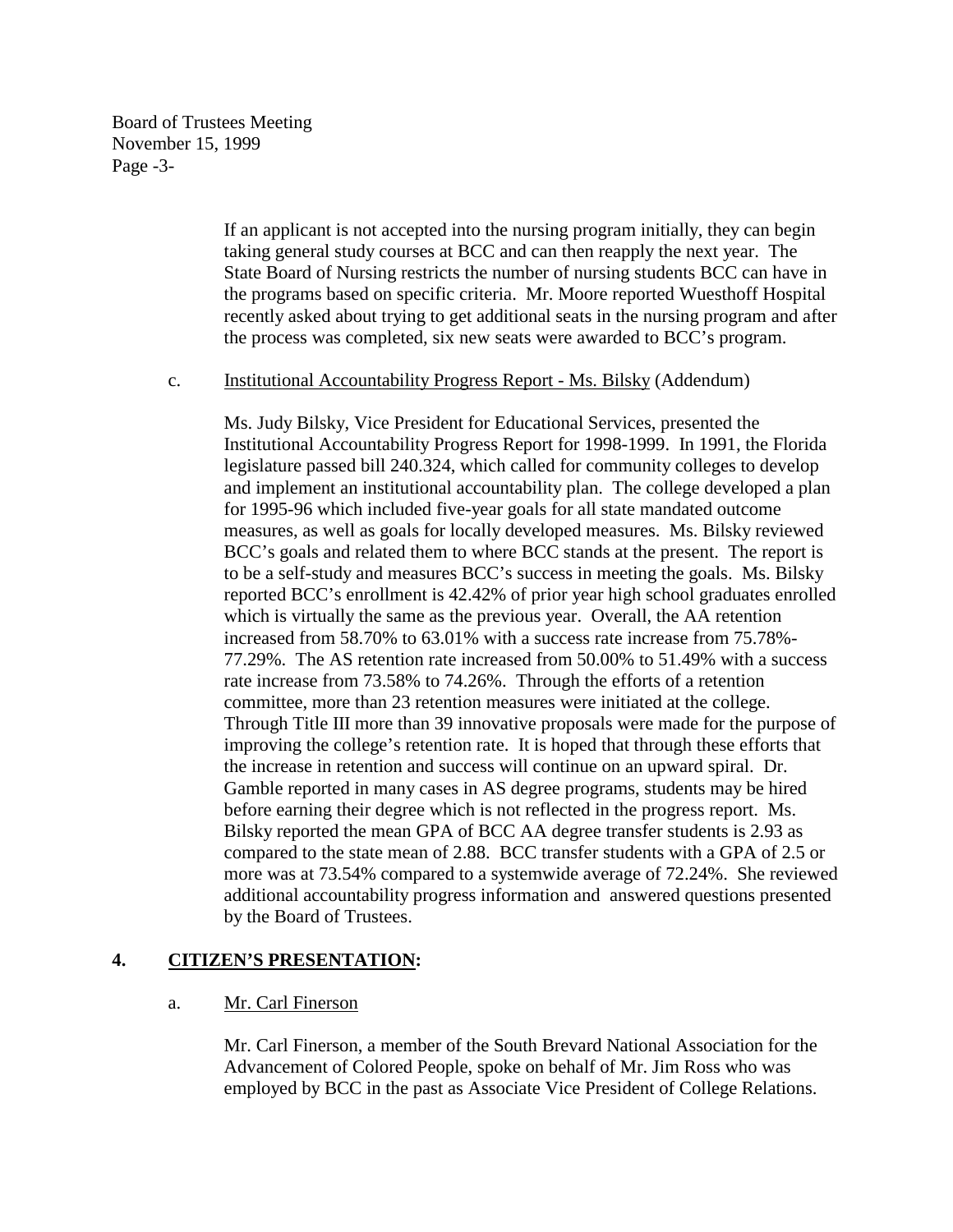Board of Trustees Meeting November 15, 1999 Page -4-

### b. Mr. Glenn Forester

Mr. Glenn Forester, faculty member, spoke on behalf of the UFF/BCC faculty union. He reported he had completed an informal survey of community colleges in Florida concerning merit pay. Mr. Forester recommended the Board of Trustees look hard at the issue of merit pay and look at a measure that would not cause divisiveness.

#### b. Mr. Bill Wenz

Mr. Bill Wenz, faculty member, spoke against faculty merit pay.

## b. Mr. Nick Rahal

Mr. Nick Rahal, retired faculty member, spoke against faculty merit pay.

#### b. United Third Bridge

Ms. Elaine Meldonado, Mr. Sam Lopez, Ms. Carmen J. Lopez, and Mr. Gino Guadagno spoke on behalf of the United Third Bridge and the need for equal opportunities for police recruits. They reiterated the invitation to the college Board and administration to attend the banquet November 19 and the parade November 22. Dr. Gamble reported he has already responded affirmatively to the parade invitation. Dr. Gamble indicated he and the members of the Board of Trustees will be in Tampa for a conference on Thursday and Friday, November 18 & 19.

## b. Mr. Clarence Rowe

 Mr. Clarence Rowe, President of the Central Brevard National Association for the Advancement of Colored People, spoke on behalf of Mr. Jim Ross, a past employee of the college.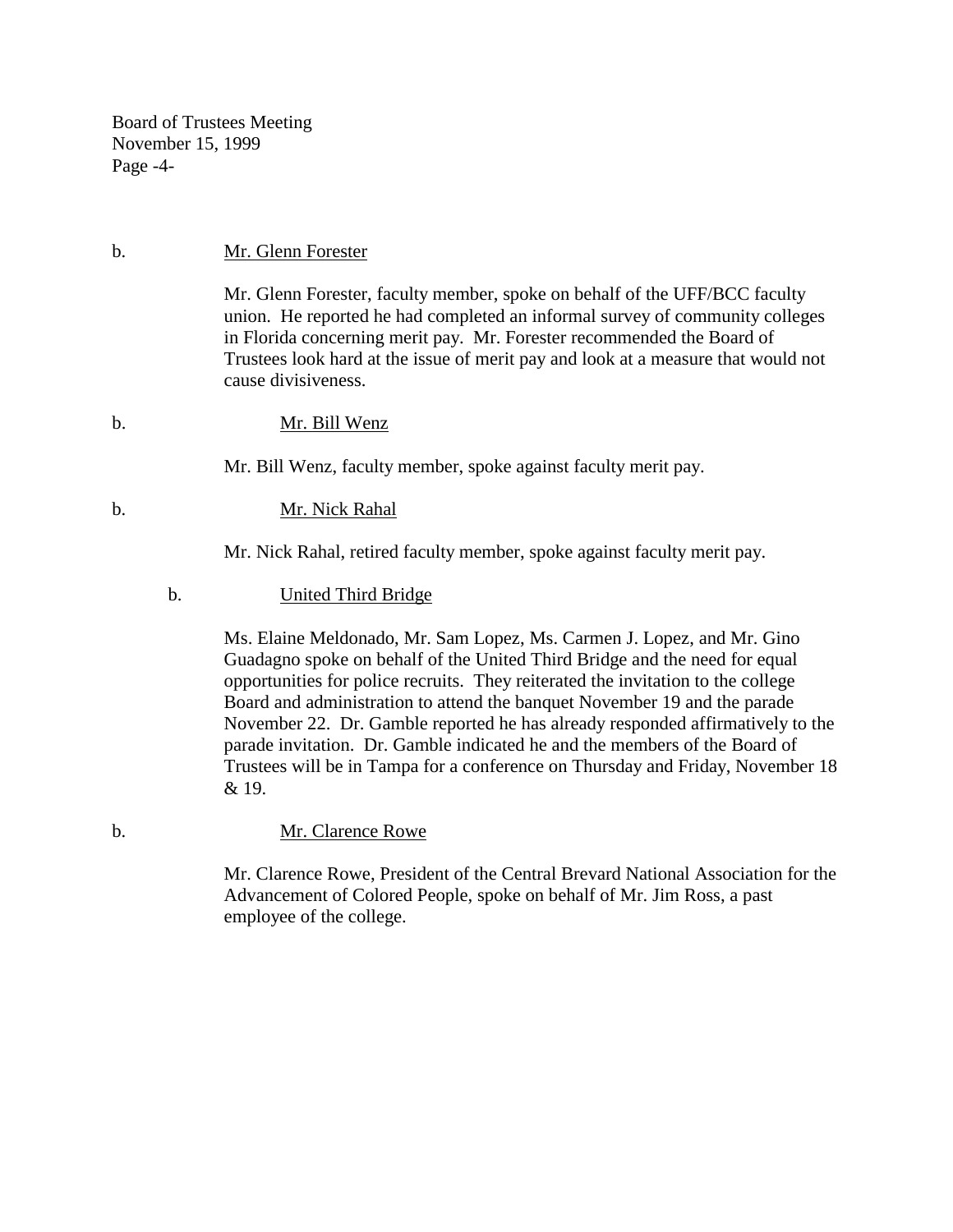Board of Trustees Meeting November 15, 1999 Page -5-

# **5. CONSTRUCTION & DEVELOPMENT:**

a. Performance Contracting Committee - Board Appointment - Mr. Little (Addendum)

Mr. Al Little, Vice President for Business/Financial Affairs, reported the college has set up a Performance Contracting Committee for the purpose of selecting a company to come in and analyze the energy systems, recommend changes, oversee projects to correct deficiencies, finance the projects and be paid from the resulting energy savings. The college has issued a Request for Qualifications and will be narrowing the list to three (3) companies. The Performance Contracting Committee will review the finalists, listen to their presentation and make a recommendation to the Board of Trustees. In addition to Mr. Little, serving as chair, Mr. Richard Moon, Mr. Craig Carman and Mr. Bill McCoy will serve on the Committee. They would like to include a Board member on the Committee which will probably meet two times. Dr. Penn Williams volunteered to serve on the Performance Contracting Committee as the Board representative.

### b. Site Relocation - Swimming Pool - Palm Bay Campus - Dr. Purga

Dr. Bert Purga, Palm Bay Campus President, recommended that the proposed site for the swimming pool and footprint for the YMCA facility on the Palm Bay Campus property be relocated from the site previously approved by the Board. The current location for the pool would be a better site for the proposed amphitheater facility. Dr. Gamble reported research was done on the current proposed site location for the amphitheater with it backing up to the wetlands and it was determined the location would not be acceptable, therefore, the administration is recommending changing the site to the proposed swimming pool site. It is recommended that the proposed swimming pool site and the YMCA facility site be changed to another parcel on the Palm Bay property which is in the north/west section at the intersection of Treeland Boulevard and Community College Parkway. Dr. Purga described the locations of the proposed site changes to the Board of Trustees. Mrs. Martinez recommended that when the college begins to review plans for the amphitheater that a report be provided on the demographics and need of the facility. Dr. Gamble reported the amphitheater will belong to the community of Palm Bay; however, he felt it reasonable to request this information be provided. Dr. Gamble recommended approval of the concept for the amphitheater and the proposed site changes as described.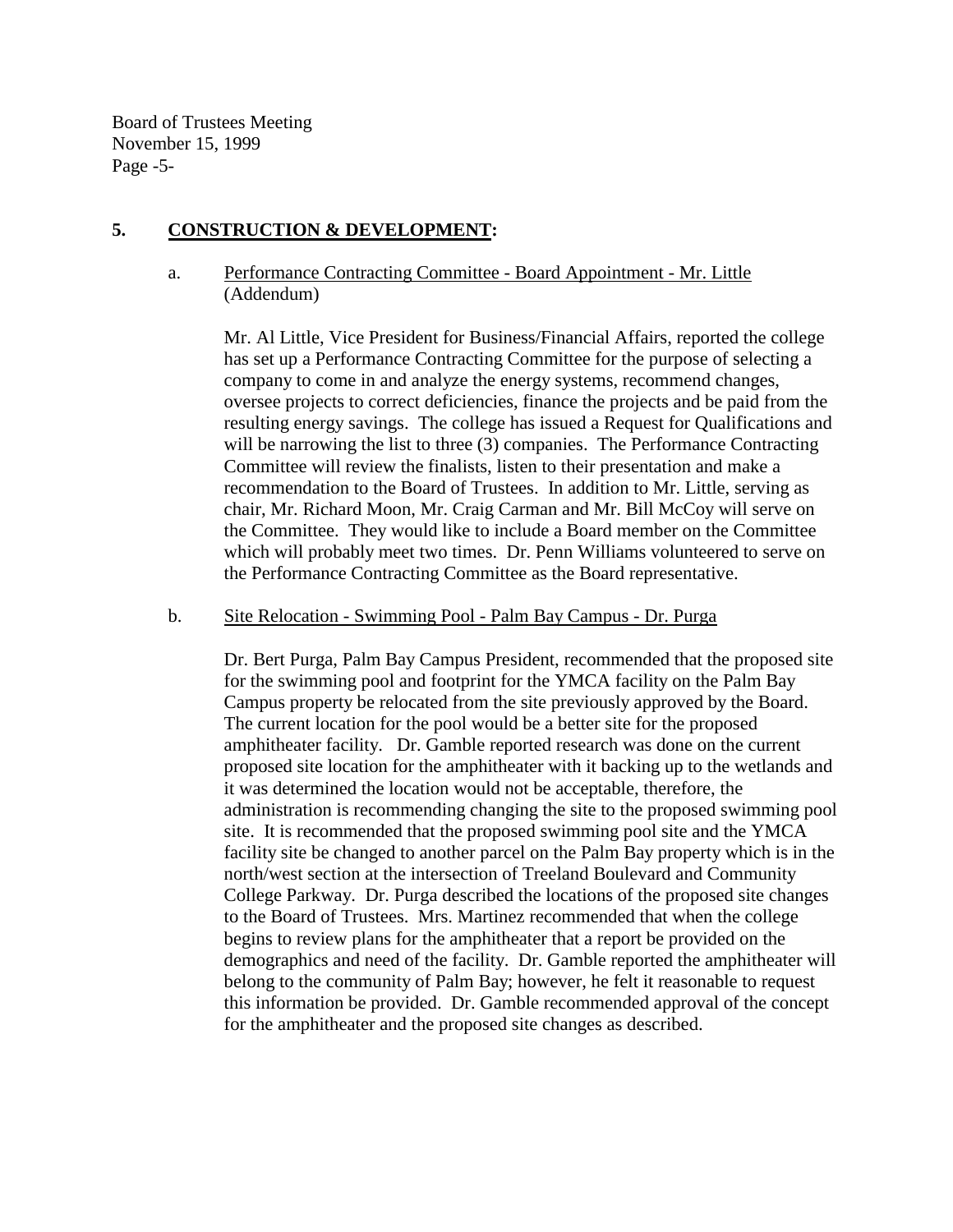Board of Trustees Meeting November 15, 1999 Page -6-

> Dr. Penn Williams moved approval of the concept for the amphitheater and the site change recommendations for the proposed amphitheater, the swimming pool and YMCA facility footprints. Mrs. Martinez seconded the motion. All those voting in favor of the motion - Penn Williams, Martinez, Handley, Silvernail, Johnson; opposed - none. Motion unanimously approved.

c. Approval of Brevard County Fair Association Agreement - Dr. Purga (Addendum)

Dr. Purga reviewed the agreement and the recommendation of minor modifications for the Brevard County Fair Association Agreement for the use of Palm Bay Campus property. Modifications included additional general liability insurance and that the college be allowed to enter and inspect the fair premises at any time. This year a flat sum payment to the Foundation of \$10,000 is recommended as opposed to a floating scale based on seats which will help with accountability. In addition, Dr. Purga reported, the Fair has committed to \$50,000 in capital improvements to the site during the first three years of the agreement. The first phase of site improvement would provide paving for parking, decorative street lights and restrooms. Dr. Purga will be bringing the capital improvement rendering to the Board when plans are ready for approval. Mr. Matheny reported the Fair is a state agency and is licensed by the state and the county and audited annually by the state.

> Mr. Handley moved approval of the contract between Brevard Community College and the Brevard County Fair. Mrs. Martinez seconded the motion. All those in favor of the motion - Handley, Martinez, Penn Williams, Silvernail, Johnson; opposed - none. Motion unanimously approved.

## **6. OLD BUSINESS:**

a. Report on Pending Legal Actions - Mr. Matheny (Addendum)

Mr. Matheny reported the Board had agreed to sell a two-acre piece of property to be used for a substation for the Sheriff's Department. The county tentatively offered to construct a road for the college in payment of the land. A more definitive concept and an appraisal will be presented to the Board at a future date. Discussion was held on having the county pave the shell parking area at the Palm Bay Campus and to place a shell pathway around the lake.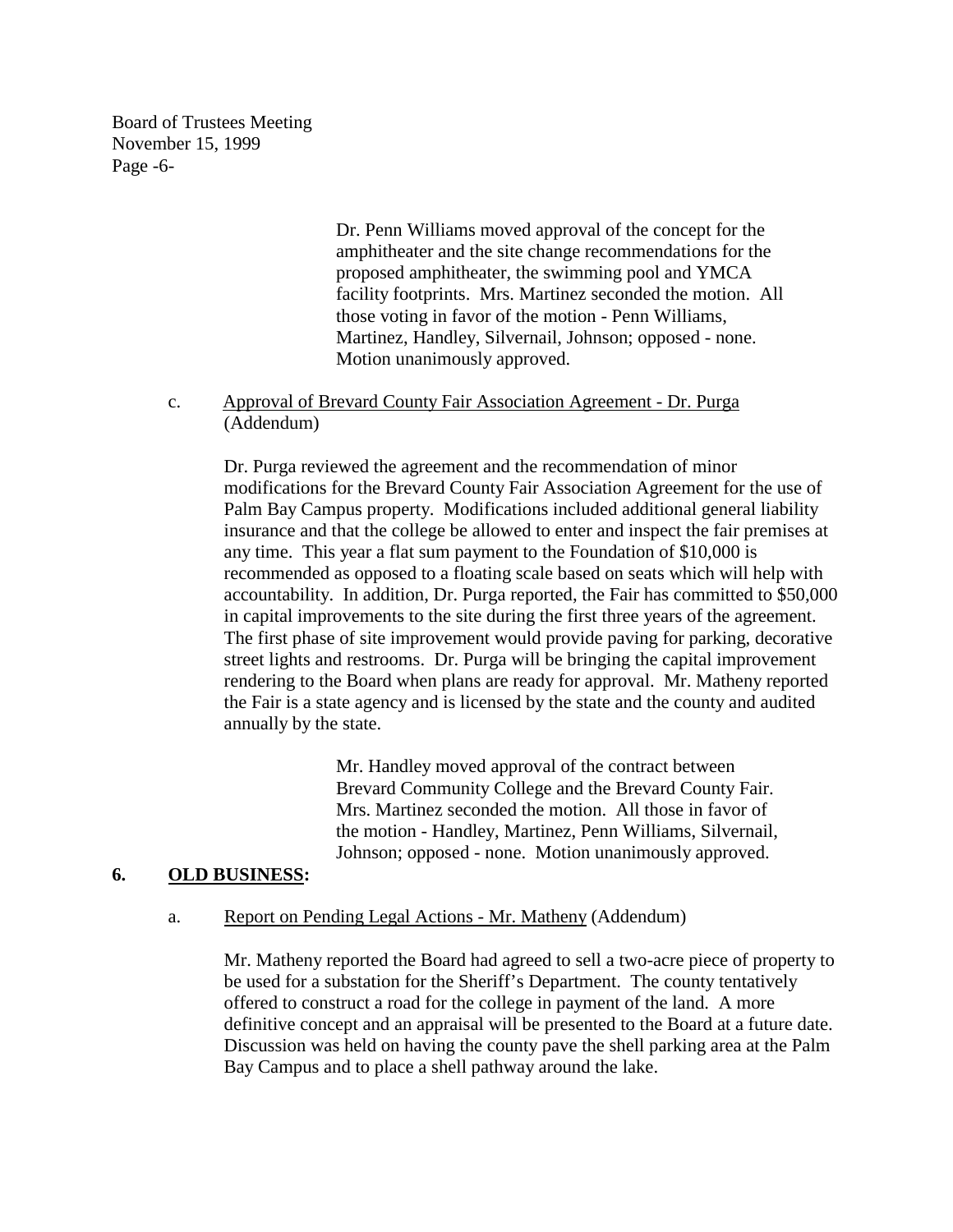Board of Trustees Meeting November 15, 1999 Page -7-

> Mr. Matheny reported the Moore case is pending in the federal district court in Orlando. The discovery state of the case is about to conclude. The case is set for mediation in January 2000. It is estimated the case will go to trial in the summer of 2000.

# **7. NEW BUSINESS**:

a. Personnel Actions - Mr. Lawton (Addendum)

Mr. Robert Lawton, Associate Vice President of Human Resources, briefly reviewed the routine Personnel Actions. Dr. Gamble recommended approval.

> Mrs. Silvernail moved approval of the Personnel Actions. Mr. Handley seconded the motion. All those voting in favor of the motion - Silvernail, Martinez, Penn Williams, Johnson, Handley; opposed - none. Motion unanimously approved.

## **8. FINANCIAL ACTIONS:**

## a. Monthly Budget Summary (Addendum)

Mr. Al Little, Vice President of Business/Financial Affairs, reported the budget is in order and the expense budget is being closely monitored with budget controls securely in place. The percentage of the budget spent column indicates the college is in-line with the approved budget as of the end of October. Mr. Little reported fall enrollment is down 6% and the total revenue picture is being analyzed to determine if it will be affected or if anything else can make up for the loss. He will bring this to the Board, hopefully next month, as to whether any adjustments are required. Mr. Little reviewed the procedures to determine if the revenue shortfall can be absorbed in another area. Mr. Johnson, Chairman, acknowledged receipt of the October Monthly Budget Summary.

b. Update on Time Warner

Mr. Little reported a final contract is expected today between the college and Time Warner. They have agreed to all points on the contract, including concerns raised by the Board of Trustees. It will be presented to the attorneys for approval. Mr. Matheny assisted in finding an FCC attorney out of Tallahassee who will be completing a review of the contract for the college.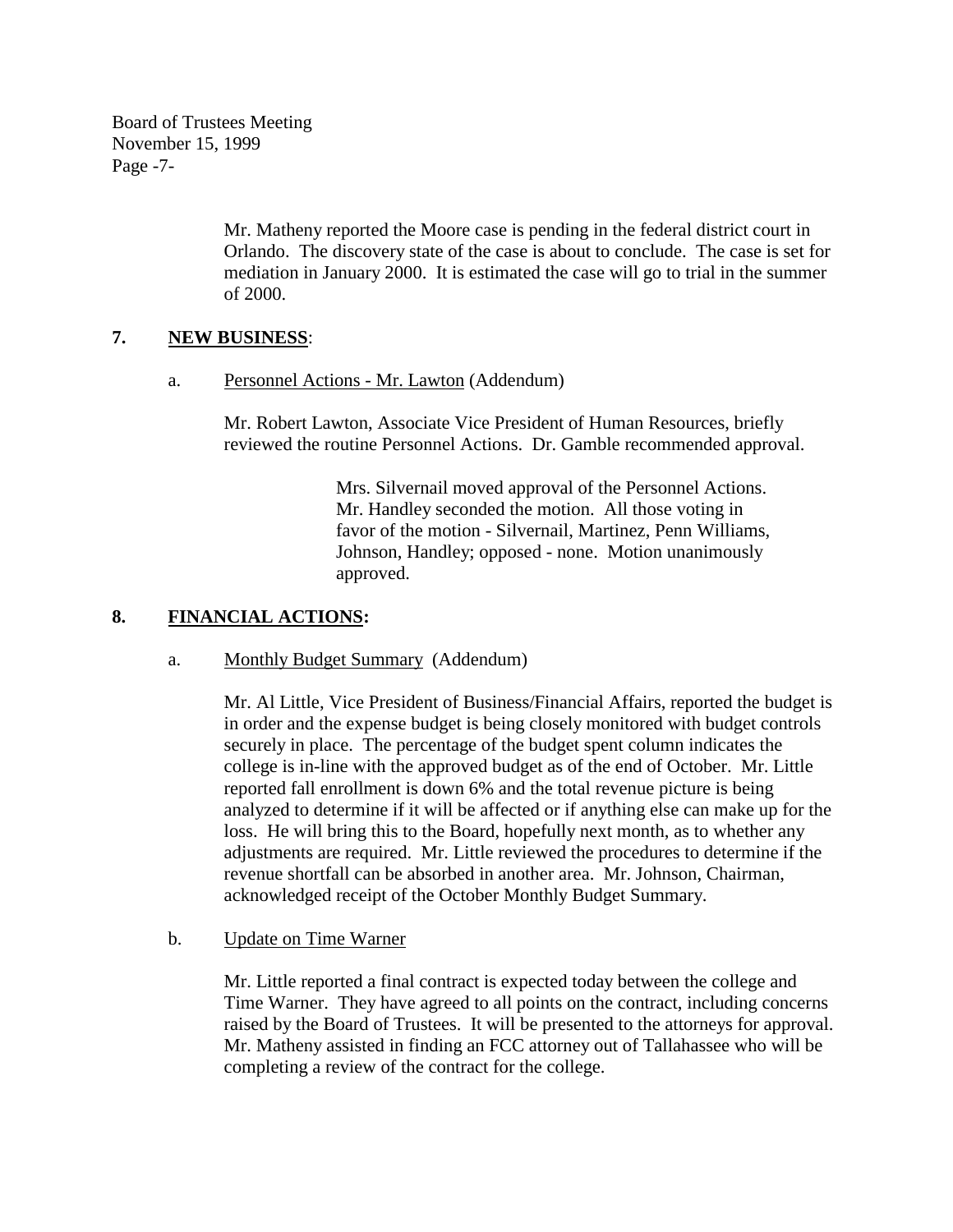Board of Trustees Meeting November 15, 1999 Page -8-

#### c. College Vision Statement

Dr. Gamble asked Dr. Al Koller, Titusville Campus President, to appraise the Board on the status of the college vision statement. Dr. Koller reported draft templates have been received from each of the five teams chartered in late August and the templates have been reviewed and returned to the five teams to further refine and consolidate their inputs. Dr. Koller reported the Strategic Planning Committee has reviewed the vision and mission statement as requested by the Board of Trustees. The changes were made which were suggested for the mission statement. Dr. Koller reported after some discussion by the committee, the recommendation came back to leave the vision statement as originally stated.

> Mrs. Silvernail moved approval of the vision and mission statements as recommended. Mrs. Martinez seconded the motion. All those voting in favor of the motion - Silvernail, Martinez, Handley, Penn Williams, Johnson; opposed - none. Motion unanimously approved.

# **9. REPORT OF THE DISTRICT PRESIDENT:**

a. Report on the FACC Conference

Dr. Gamble reported on the recent FACC Conference. Drs. Michael and Stephen MacDonald who were 1982 graduates of BCC, were honored as distinguished alumni. There was also a Board workshop session. Dr. Gamble reported he had distributed copies of materials to the Board from one of the components of the workshop relating to merit pay and is awaiting additional materials which will be distributed to the Board.

b. Trustee Workshop and Orientation Conference

 Dr. Gamble reported the Trustee Workshop and Orientation will be held November 18 and 19 in Tampa and four of the trustees will be attending.

c. Internal Audit Procedures (Addendum)

 Dr. Gamble reviewed the definition of Internal Audit Consulting Functions which was provided to the Board of Trustees. A meeting was held with Mr. Michael Raphael, Internal Auditor, and Mr. Johnson, Board Chairman, and it is felt the definition represents a reasonable approach for the college's audit function.